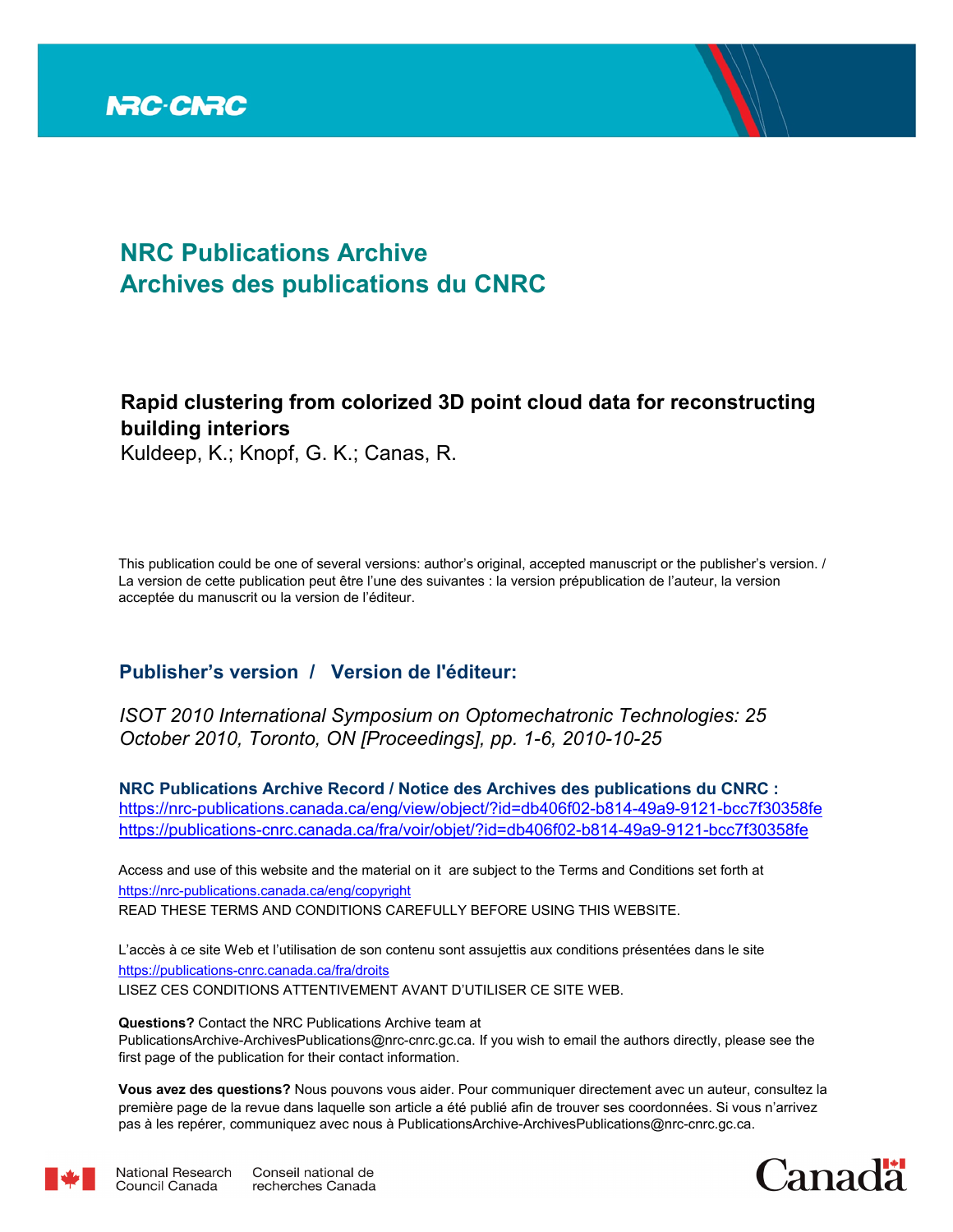

**Rapid clustering from colorized 3D point cloud data for** 

### **reconstructing building interiors**

# **NRCC-53602**

Kuldeep; Knopf, G. K.; Canas, R.

## October 2010

A version of this document is published in / Une version de ce document se trouve dans: ISOT 2010 International Symposium on Optomechatronic Technologies, Toronto, ON, October 25-27, 2010, pp. 1-6

The material in this document is covered by the provisions of the Copyright Act, by Canadian laws, policies, regulations and international agreements. Such provisions serve to identify the information source and, in specific instances, to prohibit reproduction of materials without written permission. For more information visit [http://laws.justice.gc.ca/en/showtdm/cs/C-42](http://laws.justice.gc.ca/en/C-42/index.html)

Les renseignements dans ce document sont protégés par la Loi sur le droit d'auteur, par les lois, les politiques et les règlements du Canada et des accords internationaux. Ces dispositions permettent d'identifier la source de l'information et, dans certains cas, d'interdire la copie de documents sans permission écrite. Pour obtenir de plus amples renseignements :<http://lois.justice.gc.ca/fr/showtdm/cs/C-42>



**National Research** Conseil national **Council Canada** de recherches Canada

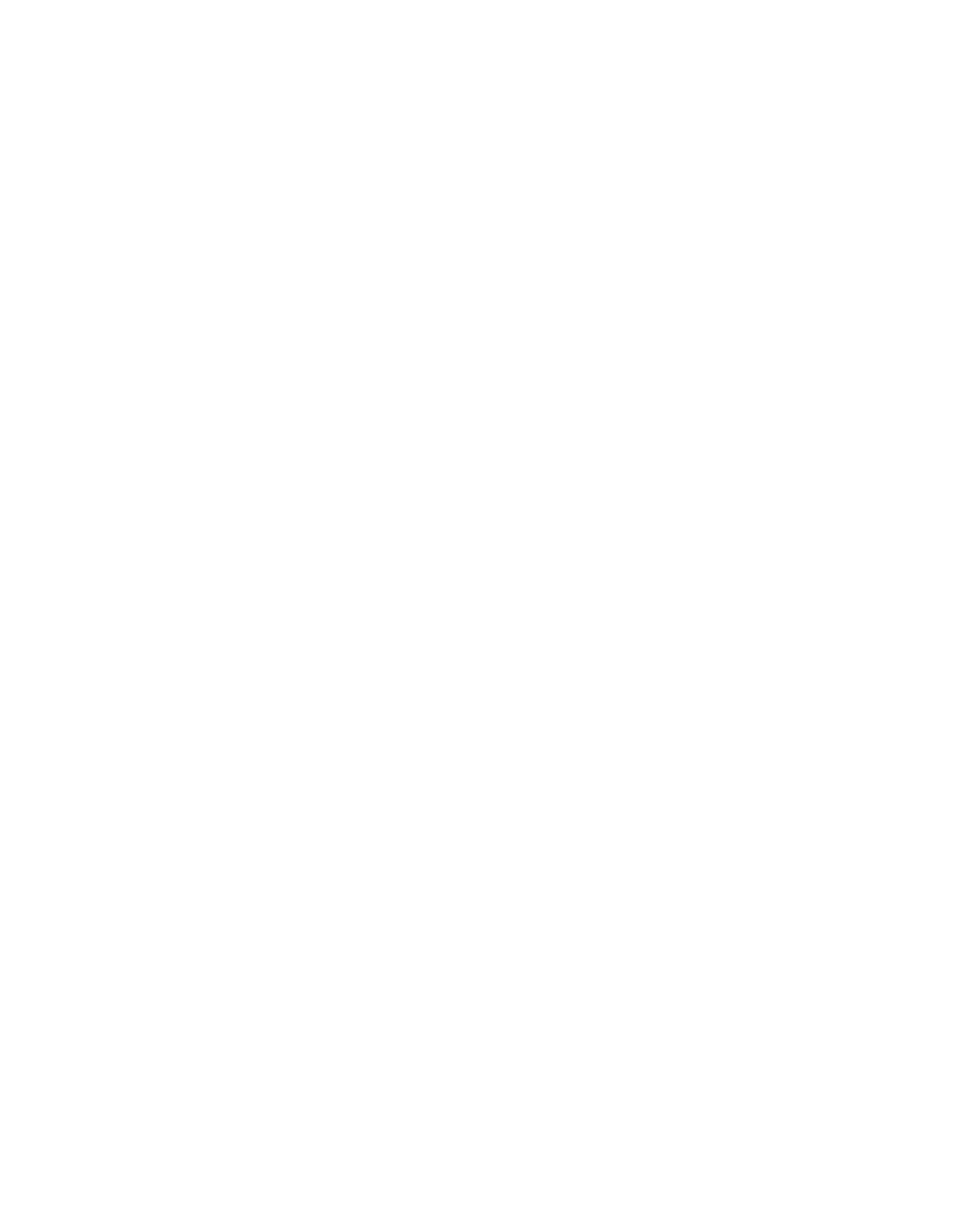# Rapid Clustering of Colorized 3D Point Cloud Data for Reconstructing Building Interiors

Kuldeep K.Sareen, *member, IEEE*

Faculty of Engineering, The University of Western Ontario London, Ontario, N6A 5B9, Canada ksareen@uwo.ca

George K. Knopf, *member, IEEE* Faculty of Engineering, The University of Western Ontario London, Ontario, N6A 5B9, Canada gknopf@eng.uwo.ca

Robert Canas, *member, IEEE* Institute for Research in Construction National Research Council, London, Ontario, N6G 4X8, Canada roberto.canas@nrc.gc.ca

*Abstract* **- Range scanning of building interiors generates very large, partially spurious and unstructured point cloud data. Accurate information extraction from such data sets is a complex task due to the presence of multiple objects, diversity of their shapes, large disparity in the feature sizes, and the spatial uncertainty due to occluded regions. A fast segmentation of such data is necessary for quick understanding of the scanned scene. Unfortunately, traditional range segmentation methodologies are computationally expensive because they rely almost exclusively on shape parameters (normal, curvature) and are highly sensitive to small geometric distortions in the captured data. This paper introduces a quick and effective segmentation technique for large volumes of colorized range scans from unknown building interiors and labelling clusters of points that represent distinct surfaces and objects in the scene. Rather than computing geometric parameters, the proposed technique uses a robust Hue, Saturation and Value (HSV) color model as an effective means of identifying rough clusters (objects) that are further refined by eliminating spurious and outlier points through region growth and a fixed distance neighbors (FDNs) analysis. The results demonstrate that the proposed method is effective in identifying continuous clusters and can extract meaningful object clusters, even from geometrically similar regions.** 

*Keywords- 3D scanning; point data clustering; virtual reality; scene reconstruction* 

#### I. INTRODUCTION

Various disciplines use range scanning as an efficient, accurate and fast means of acquiring 3D shape information from complex scenes. These range scanning systems have been significantly improved over the last decade and are capable of capturing geometries of very large objects, complex surfaces, industrial facilities, occupied building interiors and historical sites. This process captures spatial 3D points on the visible surface(s) of the scanned scene that are used in numerous applications such as reverse engineering, computer graphics, computer vision, as-design-as-built checking and virtual reality environment reconstruction. Each application uses the captured data in its own unique way according to its explicit set of requirements. Thus, post-processing strategies of one application may not be applicable to another. However, the generalized data processing steps for all these applications include: (a) identifying the application's specific needs, (b) defining the desired information, and (c) accurately devising methodologies for specific information extraction from a large, noisy and partially erroneous scanned data set.

Range scanning of building interiors often generates huge, noisy and partially spurious point data sets of varying density that often corresponds to multiple objects in the scanned scene. At this scanning stage, the shape capturing process should aim at minimizing the density variations, so that point-based visualization can effectively be used for quick quality evaluation of the captured data [1]. In this application, the process of extracting accurate geometric information is more important than generating complete surface models required in typical mechanical engineering tasks. Building layouts, feature clusters, and object identification are some of the typical geometric characteristics that the post processing algorithms are expected to extract.

Most of the traditional data segmentation techniques use geometric parameters (surface normal or curvature) to distinguish between dissimilar surfaces [2-4] and thus, often generate over-segmented data in a multi-object scenario. Moreover, it is computationally very expensive to compute derived geometric parameters from a large, cohesive scanned data set such as building interiors. On the other hand, segmentation strategies for large scanned data (terrestrial and aerial scanning) works on piecewise planar surface approximation using local analytical geometries [5-7]. This approach is suitable for geometrically consistent features such as exterior building facets, walls, roofs, and grounds. These shape approximation approaches often fail to extract accurate clusters from unstructured point data of interior objects with dissimilar features and varying levels of surface complexity.

Many real time applications such as virtual reality modeling, as-design as-built evaluations, computer vision, and web-based monitoring requires rapid segmentation strategies that can quickly extract meaningful data clusters for better understanding of the scanned scene. The main objectives here are (a) accelerating the clustering process and (b) extracting clusters representing objects and not the individual surfaces. The clustering process can be sped up by avoiding the computation of additional geometric attributes, such as normals, by saving its corresponding computational cost  $(O(n^2))$ using triangulation and  $O(p \cdot n)$  through surface fitting), where *p-*defines the number of points used to plane approximation. Instead of computing approximated surface properties of the scanned data, the feature parameters, such as color and spatial proximity, can be used to extract accurate object clusters and subsequently, perform reliable object identification.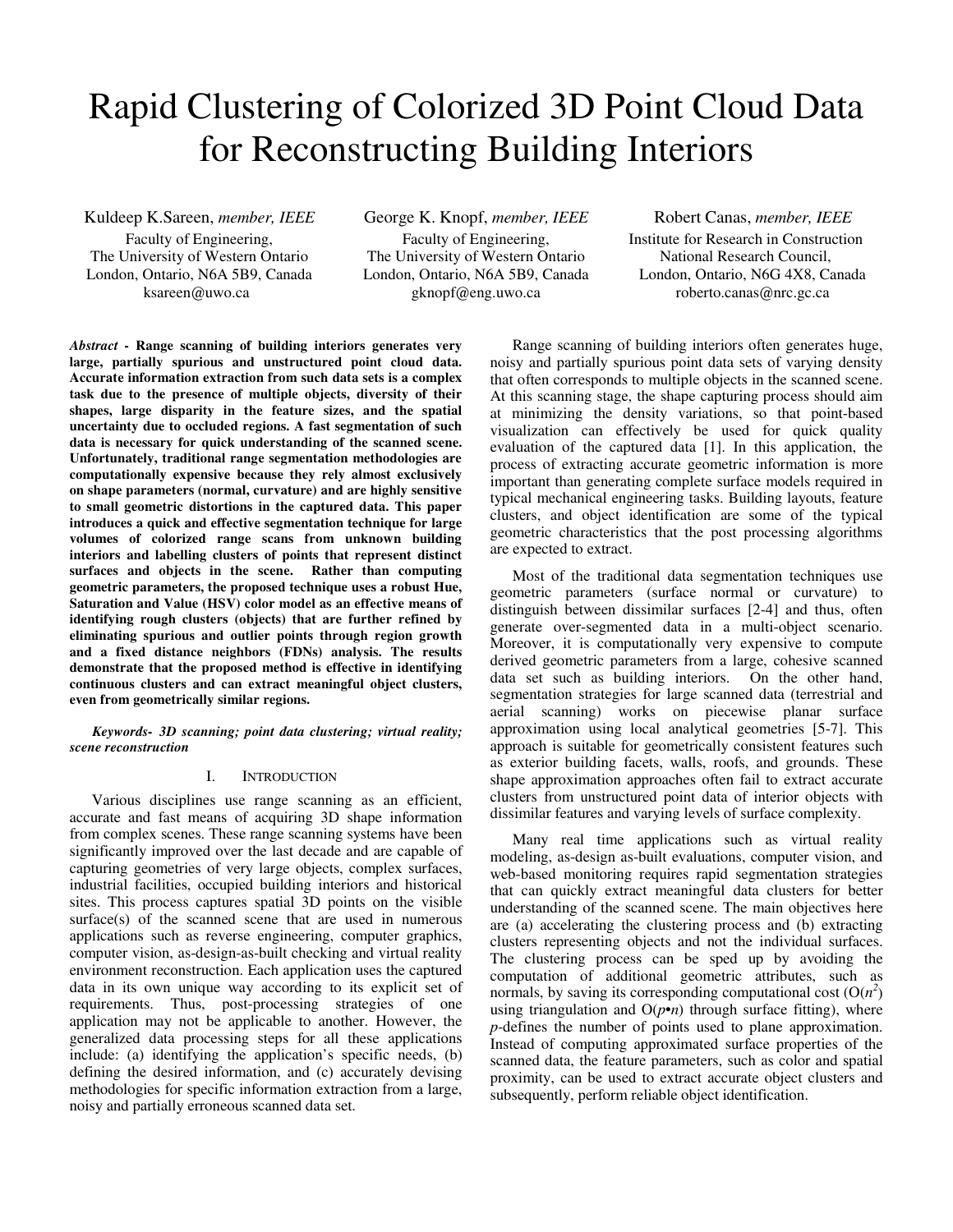In this regard, the following paper introduces a rapid colorbased clustering methodology for segmenting building interiors that works directly on colored points and extracts object clusters that can be used for quick virtual reality modeling. An effective Hue, Saturation and Value (HSV) color model is used to address the common limitations of the standard Red, Green and Blue (RGB) color model. The hue parameter along with the data saturation criterion and the spatial conformity, in terms of *fixed distance neighbors* (FDNs), are used to effectively segment the scanned data. A typical building interior is scanned and clustered to illustrate the performance of the proposed algorithm.

The organization of the paper is as follows. Section II summarizes the published research on point data clustering and segmentation. The unique aspects of scanning complex building interiors are discussed briefly in Section III, and their domain specific needs are identified. Section IV introduces the proposed algorithm, defines the related terminology and elaborates on the main steps. Section V compiles the results of this rapid color-based clustering methodology. Finally, Section VI concludes with a summary of the findings of the algorithm and proposes future research directions.

#### II. PREVIOUS WORK

Point data clustering approaches can be broadly categorized into two groups: edge-based and regions-based approaches as compiled briefly in the following sub-sections.

#### *A. Edge-Based Segmentation*

Edge-based segmentation were primarily used for data compressions by identifying sharp variations in the surface geometry using approximated geometrical derivatives (surface normal, dihedral angles or principal curvatures etc.). A sharp variation signifies the region boundaries and the enclosed data represents the cluster. However such approaches often result in disjointed, isolated edge segments for noisy data [2]. Therefore, it is difficult to extract accurate clusters due to the absence of closed boundaries. Many algorithms [3, 4] attempted to devise robust methodologies to close the extracted open boundaries from the scanned data set to improve the overall clustering performance and demonstrated their effectiveness on single object's scan data. Their suitability on large objects with discontinuous topology is limited and even though these edgebased approaches don't require complex seed point selection, their clustering limitations make it unsuitable for large data structures.

#### *B. Region-Based Segmentation*

This type of segmentation approaches attempt to extract data clusters directly from point data using bottom-up or topdown approaches. The bottom-up approach expands the cluster starting from an initial seed point by measuring the similarity criteria [8, 9] of unallocated neighboring points. Chang and Park [8] combined the Bayesian theory and Markov random field (MRF) approach to access the prior regional shape, which extracts parametric surfaces by representing the scanned objects by a series of local planar surfaces. Wang et al. [9] developed a reliable region-growing and merging algorithm based on the uncertainty of the segmented data and demonstrated on simple geometries.

The top-down approach, on the other hand, subdivides the point data based on its deviations from the fitted surface. Such segmentation methods identify simple surface features (planes, cylinders and spheres) in the scanned range data and cluster them into groups. Depth field of 2.5D terrestrial scan data set is used to extract simplified planar surfaces for building exteriors [5-7]. Some non-planar features such as trees [10] and industrial objects [11] have also been extracted using these region approximation strategies. However, most of these topdown methods have been demonstrated on exterior scanned scenes, where the shapes are known and thus can be easily approximated. Building interiors on the other hand, exhibits varying feature sizes with diverse shapes and thus cannot be approximated with priori-shape functions.

Thus, data clusters are normally extracted using region growth approach by mapping the scanned data with analytical shapes through their fitting characteristics [5-7, 12] or geometrical similarity [8, 13, 14] of surface properties. However, these approaches require the computation of additional geometric parameters, which is computationally expensive for complex scanned scenes. Thus, these are not suitable for speed intensive applications such as virtual reality. Moreover, the scanned data of building interiors captures the cohesive data of multiple objects and thus, the segmentation must focus on extracting clusters that represent individual objects and not the over-segmented surfaces.

In order to develop a rapid clustering methodology, computation of additional geometric parameters can be avoided. Instead point-based parameters such as color can be used as a discriminating attribute for achieving the desired segmentation. Many image segmentation algorithms [15-17] have demonstrated the advantages of using color in scene segmentation, yet very few methods [18, 19] have used color in 3D space for extracting point clusters from complex scanned environment. Thus, this paper presents a rapid point-based clustering methodology that attempts to extract unified clusters corresponding to interior objects in the scanned scene from colorized point cloud data. This approach combines a colorbased strategy with spatial proximity using FDNs and a region growth approach that improves the robustness of the algorithm by maintaining the neighborhood coherence of spatial data points.

#### *C. Contributions of the Paper*

This paper identifies the domain specific needs of a typical scanning application involving building interiors. Then, it presents a color-based clustering methodology for extracting individual data segments from cohesive scanned set of multiple objects. The segmented data set can be effectively used for subsequent shape analysis, such as surface modeling or pattern recognition. This approach is inspired by, but is not similar to the work by Zhan et al. [19]. It uses a robust HSV color model and works directly on points. Further, no assumption regarding the surface properties is imposed on the scanned data. The extracted clusters are refined by investigating spatial proximity using *fixed distance neighbors* (FDNs) and region growth approaches of the point data set. This process removes the outliers and thus improves the accuracy of the extracted data clusters.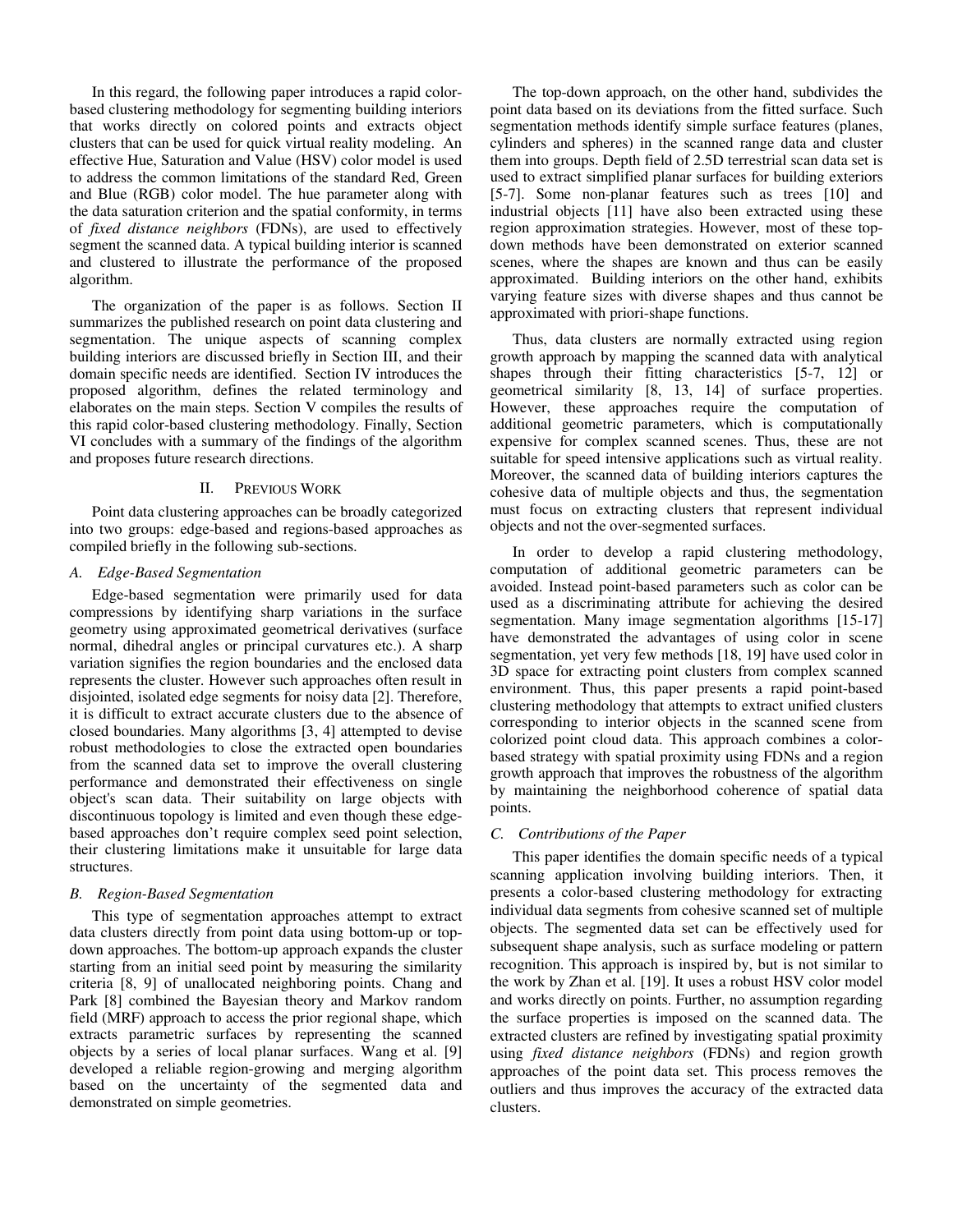#### III. 3D SCANNING OF BUILDING INTERIORS

A typical range scanning process for building interiors generates a large, cumulative data set representing multiple objects. Such range scanning and subsequent post-processing strategies for speed-intensive applications have the following application specific needs:

#### *A. Scan Planning and Data Density*

The point data set captured in building interior applications is normally huge and it requires fast visualization and postprocessing tools for reliable information extraction. Direct point-based visualization and editing approaches [1, 20] are quite fast and effective as they do not require expensive intermediate surface re-modeling. These approaches use points and their corresponding approximated normals for creating accurate virtual reality environments. A consistent data density is an absolute necessity for robust implementation of these point based methodologies. However, the captured data density varies based on its distance from the scanner. Thus, accurate, feature-based scan planning must be devised to generate a sufficiently dense point cloud data set during the shape capturing process for effective visualization and reliable information extraction in subsequent post-processing stages.

#### *B. Data Handling and Simplification*

The large size of the captured data demands efficient simplification or segmentation strategies that work in conjunction with other information extraction processes. In case of building interiors, the post processing strategies must take into account the geometric complexity and shape diversity of the of the scanned features. All these post-processing strategies must minimize the computation of additional parameters in order to reduce the overall implementation cost. Ideally, these strategies should work directly on points. Further the data must be segmented into the clusters with least data compression so that shape features can be preserved for subsequent surface modeling, if required.

#### *C. Point Data Processing*

The main objectives of point data processing for building interiors include (a) extracting desired geometric feature information and (b) segmenting the object's data for better scene understanding and subsequent processing. A complete surface model extraction is neither helpful, nor required in this case [11] as the points represent cohesive data of multiple objects. Instead, certain specific geometric information such as building layouts, section areas, interior volumes, region clusters, and interior object identification are of major importance. Authors have already developed a direct pointbased layout extraction methodologies [21] for point data sets of occupied building interiors. This present paper proposes another post-processing methodology that works directly on points and extracts unified clusters from colorized point data sets without computing additional geometrical parameters.

#### IV. COLOR BASED DATA CLUSTERING ALGORITHM

The proposed methodology identifies object clusters from the scanned data set by using a color-based segmentation and subsequent cluster refinement approach. Initially, the colored data set is generated by mapping the 3D scanned data to its corresponding colored images as explained below:

#### *A. Colored Image Mapping*

A FARO® laser scanner (LS880) captures the spatial geometry of building interiors. A scanner-mounted Nikon D70 digital camera captures the color information in the form of multiple, wide angle images of the scanned scene such that the pictures and the range images are perfectly aligned. A movable mechanism (Figure 1) helps in synchronizing the coordinate systems of these two shape capturing systems. Figure 2 shows (a) a schematic room scanning set-up and (b) a set of colored images taken by a scanner-mounted camera. The captured data points are mapped to its panoramic colored image at the optical plane. The RGB color values from the pixels are assigned to their mapped scanned points (XYZ). Thus, the resultant data characterize the spatial position and its color.



Figure 1. (a) Range scanning and (b) Colored image capturing positions of the FARO ® scanner.



Figure 2. (a) A typical scanning scheme of building interiors (b) A schematic represention of color images captured by the bracket mounted camera.

Primarily, the scanned data density defines the geometric accuracy and governs the level of detail of the overall shape capturing process. The color parameter only enhances the information associated with these captured point. Thus, generating an initial, dense point cloud data set is an absolute necessity for accurate post-processing.

#### *B. Point Cloud Clustering*

The proposed clustering methodology has three main steps (a) color model conversion (b) rough cluster extraction using color attributes and (c) cluster refinement using FDNs and region growth as shown in Figure 3.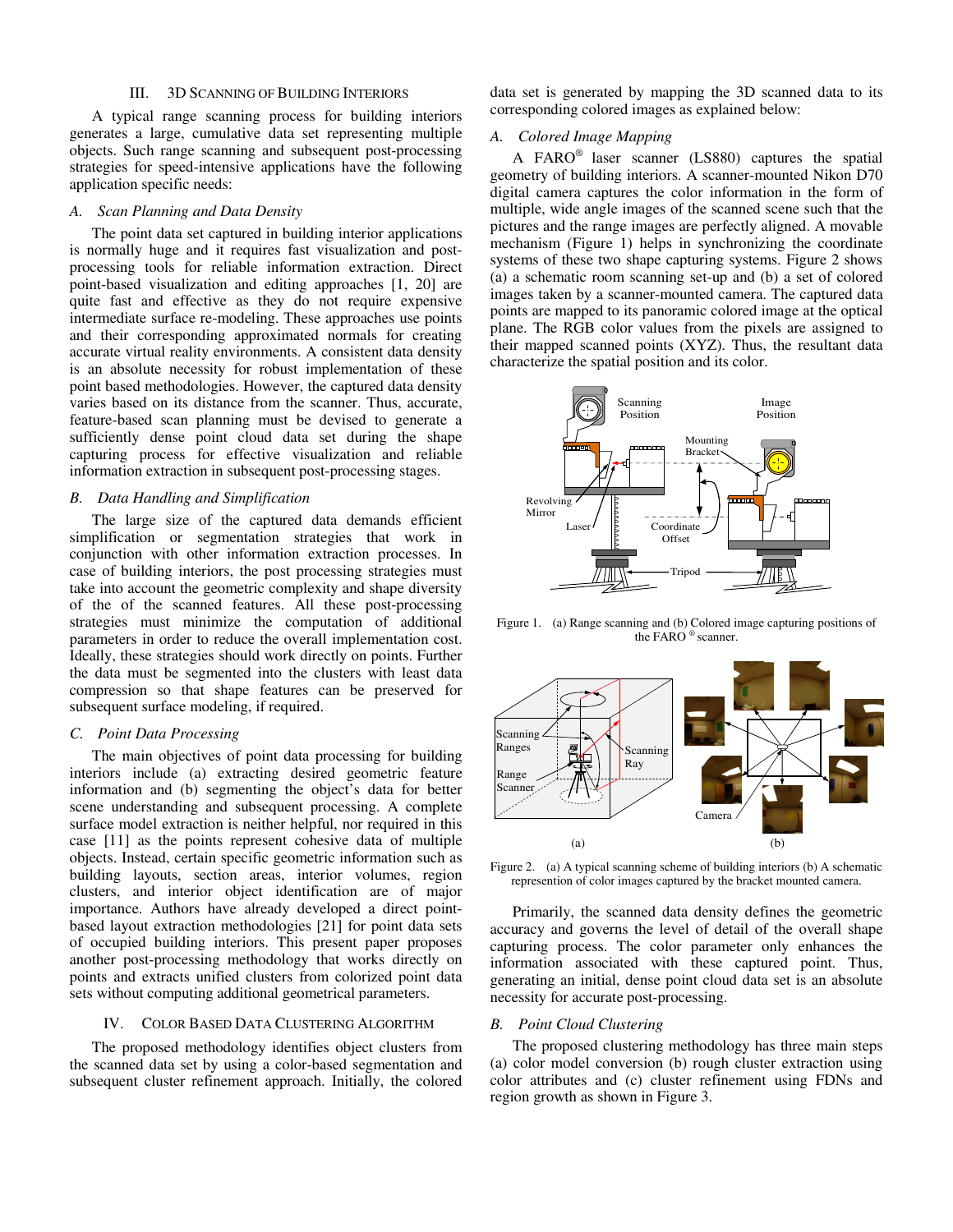

Figure 3. An overview of the proposed color-based clustering methodology.

*1) Colour Model Conversion (RGB to HSV):* The RGB color model (Figure 4(a)) is extensively used in display devices but it does not support a robust color segmentation strategy due to (a) high correlation among its three color subspaces and (b) its dependency on intensity parameters [18]. Zhan, [19] has used RGB based segmentation strategy, which generates over-segmented data sets and subsequent region growth and merging strategies were reguired to refine the segmentation results. Further, a unified RGB colored model (Figure4(a)) does not facilitate an intuitive seed selection methodology. Thus, this RGB color model is converted into a more efficient HSV color model (Figure 4(b)).



Figure 4. (a) RGB color model cube (b) HSV color model cone.

The basic color in the HSV model is characterized by its Hue (H) parameter (Figure 4(b)), whereas, the Saturation (S) and Value (V) represent variations of the same Hue. Thus, the points can be clustered based in their Hue similarity, which reduces the segmentation complexity due to fewer discriminating parameters. This HSV-based segmentation strategy handles the usual limitations of RGB color model effectively and facilitates a robust segmentation approach. Algorithm 1 describes the steps used to achieve the desired color model conversion for each point.

*2) Rough Data Clustering:* This initial stage extracts data clusters that corresponds to a specific hue range with limited deviation span. The points are grouped together into a cluster if their Hue deviation  $(ΔH)$  is within a permissible limit. A point data saturation parameter  $(S_r)$ , control the data extraction process based on an allowable hue deviation value as compiled in Algorithm 2. The saturation parameter (S*r*) is defined as a ratio of the increase in number of extracted points to the cummulative extracted points in the previous stage.

#### **Algorithm 1:** RGB to HSV Color Model Conversion

**Input : RGB** *Value* (0-255)  *Normalize RGB values from 0-1*  norm\_R=(**R**/255); norm\_G=(**G**/255);norm\_B = (**B**/255); **Compute:** *Maximum and Minimum Normalized Value*  Norm\_Min=*min*(norm\_R,norm\_G,norm\_B ) Norm\_Max =  $max($  norm\_R, norm\_G, norm\_B  $)$  del\_Max = Norm\_Max - Norm\_Min **Initalize:** Value  $(V)$  = Norm\_Max *if* (Norm\_Max = 0)  $H = 0^\circ$ ; **S** = 0;  $else \qquad S = del\_Max / Norm\_Max$  *for* Hue (H) **Case 1:** Norm\_Max = norm\_R  $H = 60*(\text{norm\_G}-\text{norm\_B})/\text{del\_Max})$  **Case 2:** Norm\_Max = norm\_G  $H = 60*(\text{norm}_B - \text{norm}_R)/\text{del}_M$ Max) **Case 3:** Norm\_Max = norm\_B  $H = 60*(\text{norm\_R} - \text{norm\_G})/\text{del\_Max})$  *end for if* **H** < 0  $H = 360^{\circ} + H$ *end if*  end *if* 

#### **Algorithm 2:** RGB to HSV Color Model Conversion

**Input :** *Point cloud data with color info* ( *i*, *j*, X,Y,Z,H,S,V) *Main Hue values in data set*  $(H_1, H_2, H_3, \ldots, H_n)$ *Permissible Hue Array* ( $\Delta H_1$ ,  $\Delta H_2$ ,  $\Delta H_3$ , ......  $\Delta H_m$ .) **Define:** *Cluster for*  $H = C_H$ ; *Point with Hue*  $H = p_H$ ;  $N_H=0$ ;  $n_H = size(C_H) = 0$ ;  $$Prev_n = 0$ ;  $S_r = 0.03$ ;  $$Prev \Delta H = 0$ ; *for each* Hue Seed **H**, **Do**  $p_H \xrightarrow{\text{add}} C_H$ ;  $n_H$ =size( $C_H$ ) *for*  $k = 1$  to q *for each point* (p*<sup>q</sup>* )  $\int \mathbf{H} \cdot \frac{\Delta H_k}{2} \ll \mathbf{H}_{ij} \ll H + \frac{\Delta H_k}{2};$ 2  $\frac{2}{\sqrt{2}}$  2  $\mathbf{p}_{\mathbf{H}} \longrightarrow \mathbf{C}_{\mathbf{H}}$ ;  $n_H = n_H + 1$ ;  *end if end for Checking the Data Saturation Condition*   $if \frac{n_H - \$$ Prev $n_H > S_r$  $\Sigma N_H$  $$$ *Prev*  $n_H$  =  $n_H$ ;  $N_H$  =  $N_H + n_H$ ;  $$$ *Prev*  $\Delta H$  =  $\Delta H_m$ ;  $n_H$  = 0; *Continue; else* Break; *end if end for end for*  **return** *Updated Cluster* **C<sup>H</sup>**

Hence, this approach first extracts rough, under-segmented clusters for specific Hue sub-space, which not only gives an initial guess of the interior object shapes but also provides an intuitive means of selecting seed points for subsequent extraction of refined and accurate clusters.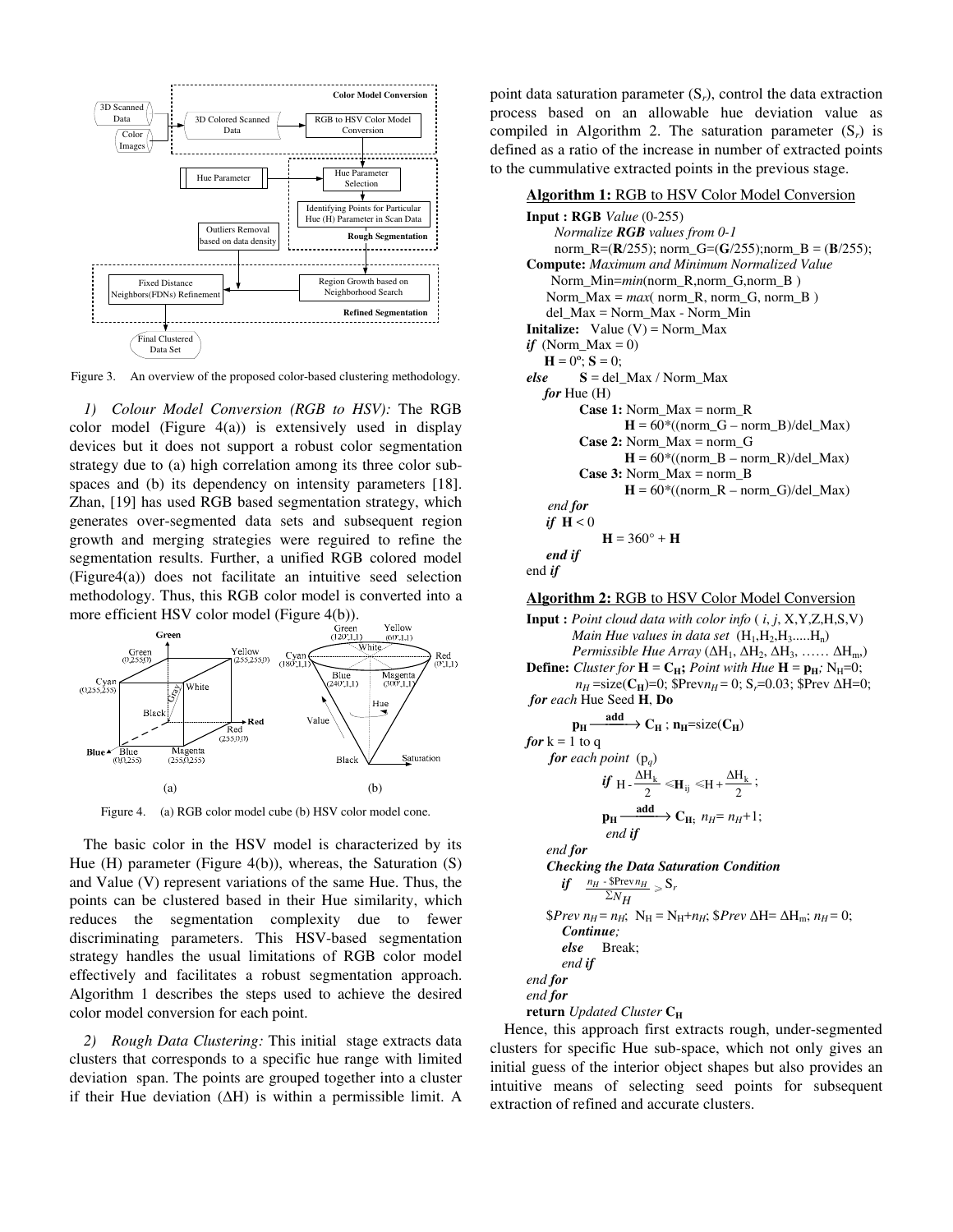*3) Refined Clustering:* The rough clusters for a particular Hue represent two type of data sets (a) Outliers or spurious data and (b) Rough object clusters. In this refinement stage, spurious data and outliers are removed and object's clusters are refined. This refinement is achieved using a robust region growth aproach with fixed distance neighbours investigation (algorithm 3). A FDN*threshold* defines the minimum number of points required within a pre-computed fixed average distance (*FDAvg.*) based on average data density. The data cluster is extracted by searching neighboring points within a fixed distance (*m*•*FDAvg.*) that ensures that the expansion process have sufficient marching seeds to extract large clusters. FDN*threshold* is also used to compare the data density and detecting outliers. The points with the least neighbouring point count are defined as outliers and are removed. Then, the region growth approach extracts high density data clusters through region growth based on their spatial proximity and hue parameter similarity.

#### **Algorithm 3:** Refined Segmentation using FDNs

**Input :** Rough Data Clusters [**CH**] for Hue [**H]**, FDN*threshold*;  $n_H$ =size( $C_H$ );  $K_p$ -neighboring finding function  $\Psi$  (p<sub>i</sub>)  $FDN_i$  = no. of FDNs around each point ( $p_i$ );  $FD_{Avg}$ ; *m*; *Outlier Removal for*  $i=1$  to  $n_H$ *if* FDN<sub>*i*</sub>≤FDN<sub>threshold</sub> Remove **p***<sup>i</sup>* ; Update [**CH**]; *end for Refined Cluster Extraction*  for  $i=1$  to size( $C_H$ )  $\mathbf{p}_i \longrightarrow \text{[FC}_H]; \mathbf{p}_i \longrightarrow \text{remove}$ *Call* Function **MngCluster** (**p***<sup>i</sup>* **, CH**) *end for*  Function **MngCluster** ( $\mathbf{p}_i$ ,  $\mathbf{C}_{\mathbf{H}}$ )  $\{K_{pi}\}\leftarrow \Psi(\mathbf{p}_i)$ *for*  $j=1$  to size{  $K_{pi}$  } Compute  $\Delta \mathbf{p}_{ij} = (\mathbf{p}_j - \mathbf{p}_i)$ **if**  $\Delta p_{ij} \geq m \cdot FD_{Avg}$ .  $\rightarrow$  [FC<sub>H</sub>];  $p_j \xrightarrow{\text{add}}$  *TempArray*;  $\mathbf{p}_i \longrightarrow \text{remove}$   $[\mathbf{C}_{\mathbf{H}}]$ *else* Continue  *end for while TempArray* is not empty **Do**   $T=TempArray(1)$  Delete TempArray(1) ; Call **MngCluster** (**T,CH**)  *end while*  Return;

#### V. RESULTS AND DISCUSSION

#### *A. Experimental Results*

The proposed rapid clustering approach is implemented on a colorized data set of (a) a curvature continuous data of round ball with opposite quadrants characterized by the same color and (b) an office interior environment involving multiple objects and few colored sheets on the walls. Figure 5 shows the results of extracted clusters from the ball data (m=1.5, H=120º and 240º) and Figure 6 and 7 shows the rough and refined clusters of the room scanned data  $(H= 0^{\circ}, 120^{\circ}, \text{ and } 240^{\circ}, \text{m=2},$  FDAvg.=1.5cm, FDNthreshold=5, S*r*=3%), which are extracted from the office scan data using color based rough clustering and subsequent refinement by spatial proximity investigation using FDNs, respectively. The wall data is not shown in Figure 7 to enhance the visual clarity.



Figure 5. Point cloud clustering results of a colored ball (a) Colored ball surface (b) point cloud data of the ball and its segmented results using the proposed algorithm based on (c) green (d) blue hue parameter.



Figure 6. Point cloud clustering results of a room scan using the proposed algorithm for (a–c) Green (d-f) Blue and (g-i) Red hue with corresponding clustering parameters.



Figure 7. Refined interior clusters, extracted using the proposed region growth and FDN investigation  $(m=2; S_r=3\%, FD_{Ave}=1.5cm.)$